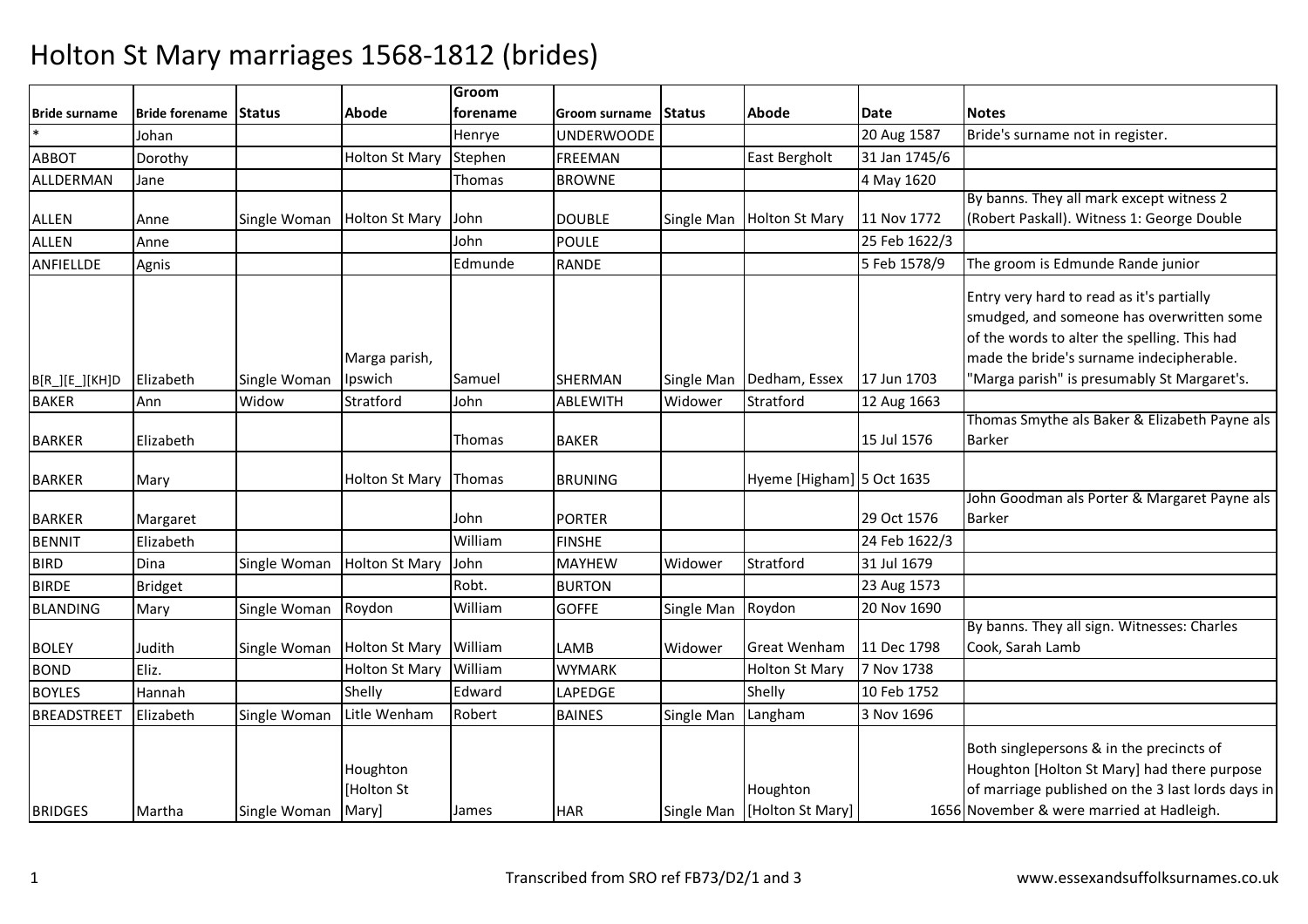|                      |                       |               |                          | Groom          |                  |               |                            |               |                                                                                       |
|----------------------|-----------------------|---------------|--------------------------|----------------|------------------|---------------|----------------------------|---------------|---------------------------------------------------------------------------------------|
| <b>Bride surname</b> | <b>Bride forename</b> | <b>Status</b> | Abode                    | forename       | Groom surname    | <b>Status</b> | Abode                      | <b>Date</b>   | <b>Notes</b>                                                                          |
| <b>BROWN</b>         | Sarah                 |               | Stratford                | John           | <b>COOPER</b>    |               | Stratford                  | 17 Jul 1684   |                                                                                       |
| <b>BROWNING</b>      | Sarah                 | Single Woman  | <b>Holton St Mary</b>    | John           | <b>POTTER</b>    | Single Man    | Stratford                  | 27 May 1703   |                                                                                       |
| <b>BROWNING?</b>     | Mary                  |               |                          | Willm.         | HUTT?            |               |                            | 22 Jan 1633/4 | Entry faded, difficult to read.                                                       |
|                      |                       |               |                          |                |                  |               | Chympton                   |               |                                                                                       |
|                      |                       |               |                          |                |                  |               | [Chelmondiston?            |               |                                                                                       |
| <b>BRUNNING</b>      | Mary                  |               |                          | John           | <b>SCARFE</b>    |               |                            | 16 Nov 1654   |                                                                                       |
| <b>BURROGHE</b>      | Jone                  |               |                          | Thomas         | <b>BAKER</b>     |               |                            | 8 Oct 1571    |                                                                                       |
|                      |                       |               |                          |                |                  |               |                            |               | By banns. They all sign except the bride.                                             |
| <b>BUSH</b>          | Sarah                 | Spinster      | Holton St Mary Philbrick |                | <b>CLEFT</b>     |               | Single Man   Dedham, Essex | 20 Sep 1763   | Witnesses: James Bush, Thomas Rashbrook.<br>By licence. The groom is Thomas Rashbrook |
|                      |                       |               |                          |                |                  |               |                            |               | junr. Witnesses: Edward Smith, Mary                                                   |
|                      |                       |               |                          |                |                  |               |                            |               | Rashbrook. They all sign. Groom's marital status                                      |
| <b>BUSH</b>          | Martha                |               | Holton St Mary Thomas    |                | <b>RASHBROOK</b> |               | <b>Holton St Mary</b>      | 10 Jul 1759   | not in register.                                                                      |
|                      |                       | Spinster      |                          |                |                  |               |                            |               | By banns. Bride and groom mark, witnesses                                             |
| CANDLER              | Clarissa              | Single Woman  | Holton St Mary John      |                | LAMBARD          | Single Man    | Chattisham                 | 22 May 1804   | (James Cooper, Samuel Pickess) sign.                                                  |
|                      |                       |               |                          |                |                  |               |                            |               |                                                                                       |
|                      |                       |               |                          |                |                  |               |                            |               | Bride's surname looks like "Carto" with "t" as                                        |
|                      |                       |               |                          |                |                  |               |                            |               | the penultimate letter, but it seems unlikely,                                        |
|                      |                       |               |                          |                |                  |               |                            |               | and is most probably "Carlo", a surname which                                         |
| CAR[TL]O             | Mar.                  | Single Woman  | <b>Holton St Mary</b>    | <b>Charles</b> | <b>COB</b>       |               | Single Man Holton St Mary  | 19 Jul 1694   | appears in nearby parishes eg Barking.                                                |
| CARDE                | Anne                  | Widow         |                          | Edmunde        | <b>DURRIFALL</b> |               |                            | 18 Sep 1571   |                                                                                       |
|                      |                       |               |                          |                |                  |               |                            |               | By banns. 3d duty paid. Groom and witness 2                                           |
|                      |                       |               |                          |                |                  |               |                            |               | (John Rolf) sign, others mark. Witness 1: Ann                                         |
| <b>CARPENTER</b>     | Sarah                 | Single Woman  | <b>Holton St Mary</b>    | John           | <b>PICKESS</b>   |               | Single Man Holton St Mary  | 10 Dec 1783   | White                                                                                 |
| CATCHPOLE            | Susan                 |               |                          | John           | GRANNGER         |               |                            | 25 Feb 1587/8 |                                                                                       |
|                      |                       |               | St Clemence,             |                |                  |               |                            |               |                                                                                       |
| <b>CHURCH</b>        | Elizabeth             |               | Ipswich                  | Edmund         | <b>GIBSON</b>    | Widower       | Dedham, Essex              | 25 Mar 1680   |                                                                                       |
|                      |                       |               |                          |                |                  |               |                            |               | By banns. Groom and witness 2 (John Rolf) sign,                                       |
|                      |                       |               |                          |                |                  |               |                            |               | others mark. 3d duty paid. Witness 1: Elizabeth<br><b>Pickess</b>                     |
| <b>CHURCH</b>        | Mary                  | Single Woman  | Holton St Mary Samuel    |                | <b>PICKESS</b>   |               | Single Man Holton St Mary  | 6 Apr 1784    |                                                                                       |
| <b>CLARK</b>         | Sarah                 |               | East Bergholt            | Henery         | <b>MASCALL</b>   |               | East Bergholt              | 1 May 1634    |                                                                                       |
| <b>CLARK</b>         | Elizabeth             | Widow         | Cobdock                  | Giles          | <b>PARKER</b>    | Widower       | Cobdock                    | 24 Dec 1701   |                                                                                       |
| <b>CLARKE</b>        | Margaret              | Single Woman  | <b>Holton St Mary</b>    | Robert         | <b>BACON</b>     | Single Man    | <b>Holton St Mary</b>      | 18 Apr 1710   | After banns.                                                                          |
|                      |                       |               |                          |                |                  |               |                            |               | By banns. They all mark. Witnesses: Nath.                                             |
| <b>CLARKE</b>        | Elizabeth             | Spinster      | Holton St Mary Samuel    |                | <b>PICKISS</b>   |               | Single Man Holton St Mary  | 13 Oct 1763   | Pickiss, George Mash.                                                                 |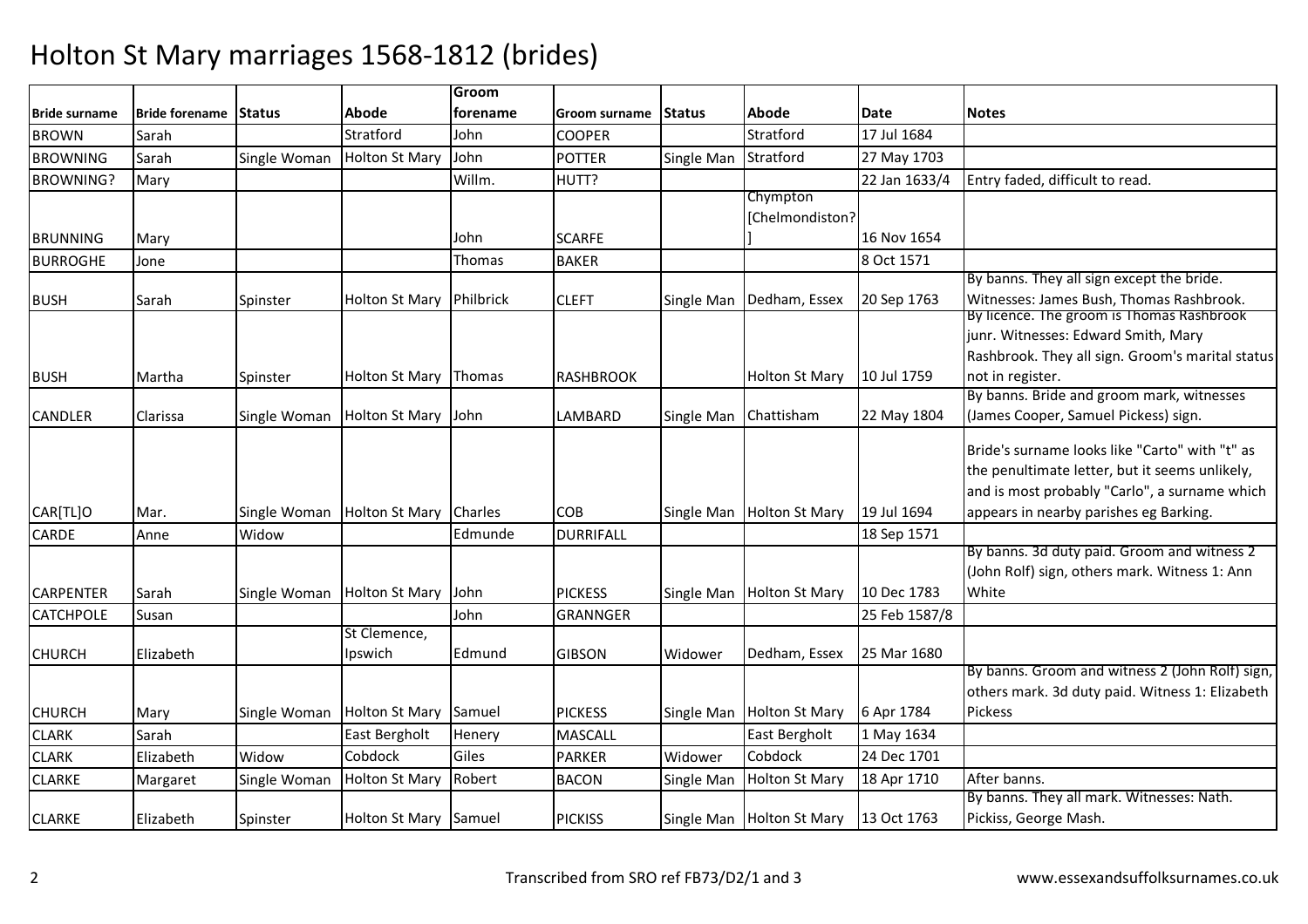|                      |                       |               |                                      | Groom     |                 |               |                       |               |                                                                                             |
|----------------------|-----------------------|---------------|--------------------------------------|-----------|-----------------|---------------|-----------------------|---------------|---------------------------------------------------------------------------------------------|
| <b>Bride surname</b> | <b>Bride forename</b> | <b>Status</b> | Abode                                | forename  | Groom surname   | <b>Status</b> | Abode                 | <b>Date</b>   | <b>Notes</b>                                                                                |
|                      |                       |               |                                      |           |                 |               |                       |               | Thomas Lursskyn the ellder of Dedham,                                                       |
|                      |                       |               |                                      |           |                 |               |                       |               | surgeon & Marye Cole widow of Stratford.                                                    |
| <b>COLE</b>          | Marye                 | Widow         | Stratford                            | Thomas    | LURSSKYN        |               | Dedham                | 6 Nov 1581    | Married by Lycensse.                                                                        |
| <b>COLMAN</b>        | Mary                  | Single Woman  | Raydon                               | Robert    | <b>BRIANT</b>   | Widower       | <b>Holton St Mary</b> | 30 Jan 1676/7 |                                                                                             |
| <b>CONDELL</b>       | Ann                   |               |                                      | Nathaniel | <b>SIMPSON</b>  |               |                       | 12 Feb 1646/7 |                                                                                             |
|                      |                       |               |                                      |           |                 |               |                       |               | By banns. They all mark except the groom.                                                   |
| <b>COOK</b>          | Lucy                  | Single Woman  | <b>Holton St Mary</b>                | William   | <b>BARFIELD</b> | Single Man    | Shelley               | 29 Mar 1796   | Witnesss: William Rolfe, Susan Cook                                                         |
|                      |                       |               |                                      |           |                 |               |                       |               | By banns. Groom and witness 2 (Samuel                                                       |
|                      |                       |               |                                      |           |                 |               |                       |               | Pickess) sign, others mark. Witness 1: Samuel                                               |
| <b>COOK</b>          | Hannah                | Widow         | Holton St Mary Edward                |           | <b>HILL</b>     | Widower       | <b>Holton St Mary</b> | 8 Jun 1802    | Smith                                                                                       |
|                      |                       |               |                                      |           |                 |               |                       |               | By banns. They all mark. Witnesses: Henry                                                   |
| <b>COOK</b>          | Susannah              | Spinster      | <b>Holton St Mary</b>                | Thomas    | <b>WARREN</b>   | Single Man    | Roydon                | 28 Mar 1764   | Cook, Mary Rolf.                                                                            |
|                      |                       |               | Edwardston,                          |           |                 |               | Colchester,           |               |                                                                                             |
| <b>COOPER</b>        | Elizabeth             | Single Woman  | Suffolk                              | Abraham   | LANGLY          | Single Man    | <b>Essex</b>          | 18 Aug 1702   |                                                                                             |
| <b>COOPER</b>        | Mary                  | Single Woman  | <b>Holton St Mary</b>                | John      | <b>POPE</b>     | Single Man    | <b>Holton St Mary</b> | 24 Oct 1731   |                                                                                             |
| <b>CORDER</b>        | Eliz.                 |               | <b>Holton St Mary</b>                | James     | EPPLEFORD       |               | Holton St Mary        | 18 Feb 1750/1 |                                                                                             |
|                      |                       |               |                                      |           |                 |               |                       |               | By banns. Groom and witness 1 (Joseph Potter)                                               |
|                      |                       |               |                                      |           |                 |               |                       |               | sign, others mark. Witness 2: Hannah Hoy. 3d                                                |
| <b>CUNDY</b>         | Sarah                 | Single Woman  | <b>Holton St Mary</b>                | William   | <b>POTTER</b>   | Single Man    | <b>Holton St Mary</b> | 2 Aug 1792    | duty paid.                                                                                  |
| <b>CUTBERT</b>       | Martha                | Single Woman  | Higham                               | Robert    | <b>KING</b>     | Single Man    | Higham                | 10 Feb 1690/1 |                                                                                             |
| <b>CUTTING</b>       | Mary                  | Single Woman  | East Bergholt                        | John      | <b>TILLETT</b>  | Single Man    | East Bergholt         | 24 Dec 1678   |                                                                                             |
| <b>DAWES</b>         | Marye                 |               |                                      | Thomas    | PARKER          |               |                       | 26 May 1618   |                                                                                             |
|                      |                       |               |                                      |           |                 |               |                       |               | By banns. The groom is James Bush jun. Groom                                                |
|                      |                       |               |                                      |           |                 |               |                       |               | and witness 2 (John Bush) sign, others mark.                                                |
| <b>DAY</b>           | Sarah                 | Spinster      | Washbrook                            | James     | <b>BUSH</b>     | Single Man    | <b>Holton St Mary</b> | 11 Oct 1784   | Witness 1: James Bush.                                                                      |
| <b>DAYE</b>          | Ann                   |               |                                      | John      | <b>KNOPPE</b>   |               |                       | 10 Oct 1569   |                                                                                             |
| <b>DAYE</b>          | Jone                  |               |                                      | Willm.    | <b>NEWMAN</b>   |               |                       | 8 Dec 1580    |                                                                                             |
| <b>DAYE</b>          | Alice                 |               |                                      | John      | <b>PAYNE</b>    |               |                       | 18 Aug 1577   |                                                                                             |
| <b>DEAVES</b>        | Alce                  |               | East Bergholt                        | Thomas    | SHAWE           |               | East Bergholt         | 25 Jun 1635   |                                                                                             |
| <b>DEYNES</b>        | Sarah                 | Single Woman  | <b>Holton St Mary</b>                | John      | <b>DEYNES</b>   | Single Man    | <b>Holton St Mary</b> | 1 Jun 1730    |                                                                                             |
|                      |                       |               |                                      |           |                 |               |                       |               |                                                                                             |
| <b>DOUBLE</b>        | Abigail               |               | Single Woman   Holton St Mary   John |           | <b>BELL</b>     | Widower       | Washbrook             | 28 Mar 1806   | By licence. Bride and groom mark, witnesses<br>(Robert Freeman Cook, Abraham Durrant) sign. |
|                      |                       |               |                                      |           |                 |               |                       |               |                                                                                             |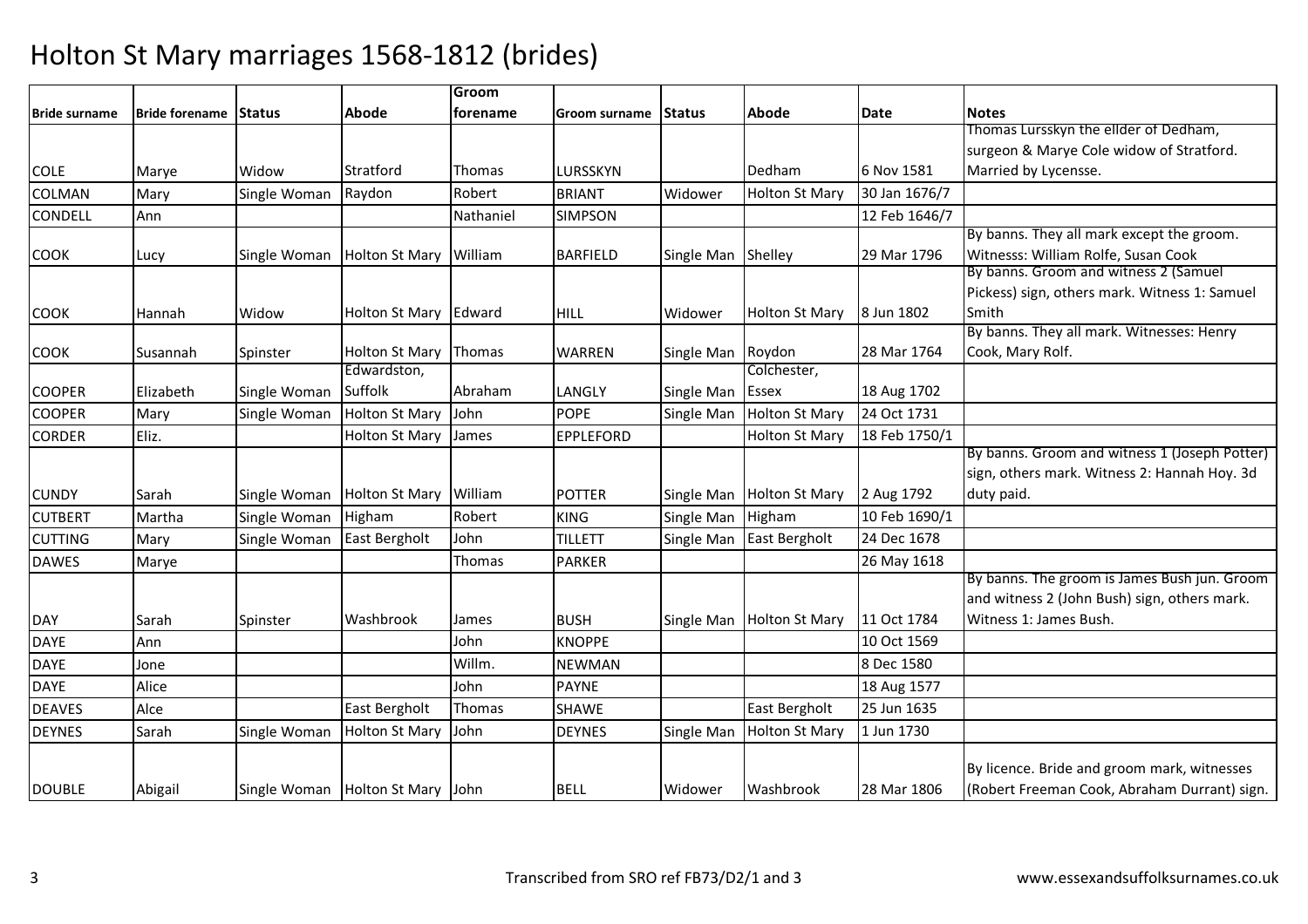|                      |                              |              |                       | Groom     |                  |               |                       |                   |                                                 |
|----------------------|------------------------------|--------------|-----------------------|-----------|------------------|---------------|-----------------------|-------------------|-------------------------------------------------|
| <b>Bride surname</b> | <b>Bride forename Status</b> |              | Abode                 | forename  | Groom surname    | <b>Status</b> | Abode                 | Date              | <b>Notes</b>                                    |
|                      |                              |              |                       |           |                  |               |                       |                   | By licence. Mr John Gooding, widower of         |
|                      |                              |              |                       |           |                  |               | Marssford,            |                   | Marssford, Suffolk & Mis. Catharine Dove,       |
| <b>DOVE</b>          | Catharine                    | Single Woman | Hadleigh              | John      | <b>GOODING</b>   | Widower       | Suffolk               | 27 Jul 1699       | single woman of Hadleigh.                       |
|                      |                              |              |                       |           |                  |               |                       |                   | Married at Holton Day of month faded -          |
| <b>DOVE</b>          | Margarett                    | Single Woman | East Bergholt         | Thomas    | <b>KNAPP</b>     | Widower       | Tuddenhum             | Oct 1665          | possibly 10th.                                  |
| <b>DOWNING</b>       | Mary                         |              | Boxford               | Edward    | <b>RATCLIFF</b>  |               | West Bergholt         | 26 Dec 1749       |                                                 |
|                      |                              |              |                       |           |                  |               |                       |                   | Mr John Baynbrig & Elizabeth Doyly daughter     |
|                      |                              |              |                       |           |                  |               |                       |                   | of Doyly Esquier. Bride's father's forename not |
| <b>DOYLY</b>         | Elizabeth                    |              |                       | John      | <b>BAYNBRIG</b>  |               |                       | 4 Dec 1604        | in register.                                    |
| <b>DURRANT</b>       | Mary                         | Single Woman | <b>Holton St Mary</b> | John      | <b>GARNER</b>    | Single Man    | <b>Holton St Mary</b> | 17 Apr 1694       |                                                 |
|                      |                              |              |                       |           |                  |               |                       |                   | By banns. The groom is a servant. Groom and     |
|                      |                              |              |                       |           |                  |               |                       |                   | witness 2 (Anthy. Dorkin) sign, others mark.    |
|                      |                              |              |                       |           |                  |               |                       |                   | Witness 1: Thomas Ratcliff. Groom signs "Hoy",  |
| <b>DURRANT</b>       | Mary                         | Spinster     | Holton St Mary        | Robert    | HOY              | Single Man    | Lawford, Essex        | 14 Feb 1763       | but vicar spells his surname "Hoye".            |
|                      |                              |              |                       |           |                  |               |                       |                   |                                                 |
|                      |                              |              |                       |           |                  |               |                       |                   | By banns. The groom is a servant. They all sign |
|                      |                              |              |                       |           |                  |               |                       |                   | except the bride. Groom's marital status not in |
| <b>DURRANT</b>       | Elizabeth                    | Spinster     | Holton St Mary        | James     | LOTT             |               | Boxted, Essex         | 30 Nov 1760       | register. Witnesses: Saml Langham, John Rooff   |
|                      |                              |              |                       |           |                  |               |                       |                   | By banns. They all sign except the groom.       |
|                      |                              |              |                       |           |                  |               |                       |                   | Brides signs "Elenor" but vicar writes her      |
|                      |                              |              |                       |           |                  |               |                       |                   | forename as "Ellen". Witnesses: John Wymark,    |
| <b>DURRANT</b>       | Elenor                       | Single Woman | <b>Holton St Mary</b> | John      | <b>WRIGHT</b>    | Single Man    | <b>Holton St Mary</b> | 17 May 1796       | Ann Mann.                                       |
| EDDY                 | Mary                         |              | Peldon, Essex         | Henry     | <b>HANCE</b>     |               | Peldon, Essex         | 24 Sep 1752       |                                                 |
| <b>ELLIS</b>         | Sarah                        | Single Woman | Stratford             | Nathaniel | <b>MAYNARD</b>   | Single Man    | Stratford             | 14 Jun 1681       |                                                 |
|                      |                              |              | St Peter's,           |           |                  |               |                       |                   |                                                 |
| <b>EVATT</b>         | Anne                         |              | Colchester            | John      | <b>POSFORD</b>   |               | Mile End              | 24 Sep 1745       |                                                 |
| <b>FELTON</b>        | Judith                       | Single Woman | East Bergholt         | Edward    | <b>POSFORD</b>   | Single Man    | <b>Holton St Mary</b> | 7 Jun 1683        |                                                 |
| <b>FENNING</b>       | Margaret                     |              | Stoke                 |           | <b>PARKS</b>     |               | Stoke                 | 11 Jun 1741       | Groom's forename not in register.               |
| <b>FISHER</b>        | Anne                         | Single Woman | <b>Holton St Mary</b> | John      | <b>SUTTON</b>    | Single Man    | Brantham              | 25 Oct 1722       |                                                 |
| <b>FRANCIS</b>       | Rebecca                      | Widow        | Stratford             | Robert    | <b>HAMMOND</b>   | Single Man    | Stratford             | 30 Jan 1678/9     |                                                 |
| <b>FYMIER</b>        | Jone                         |              |                       | Edwarde   | <b>PLOMPTON</b>  |               |                       | 8 Jul 1568        |                                                 |
| <b>GARRAD</b>        | Margett                      |              | Reydon                | Thomas    | PARTRIDGE        |               | Holton                | 2 Jun 1668        |                                                 |
|                      |                              |              |                       |           |                  |               |                       |                   | By banns. They all mark except witness 1 (Robt  |
| <b>GARROOD</b>       | Frances                      | Spinster     | <b>Holton St Mary</b> | Samuel    | <b>BEARDWELL</b> | Widower       | Holton St Mary        | <b>2 Jul 1810</b> | Balls). Witness 2: Susanna Warren               |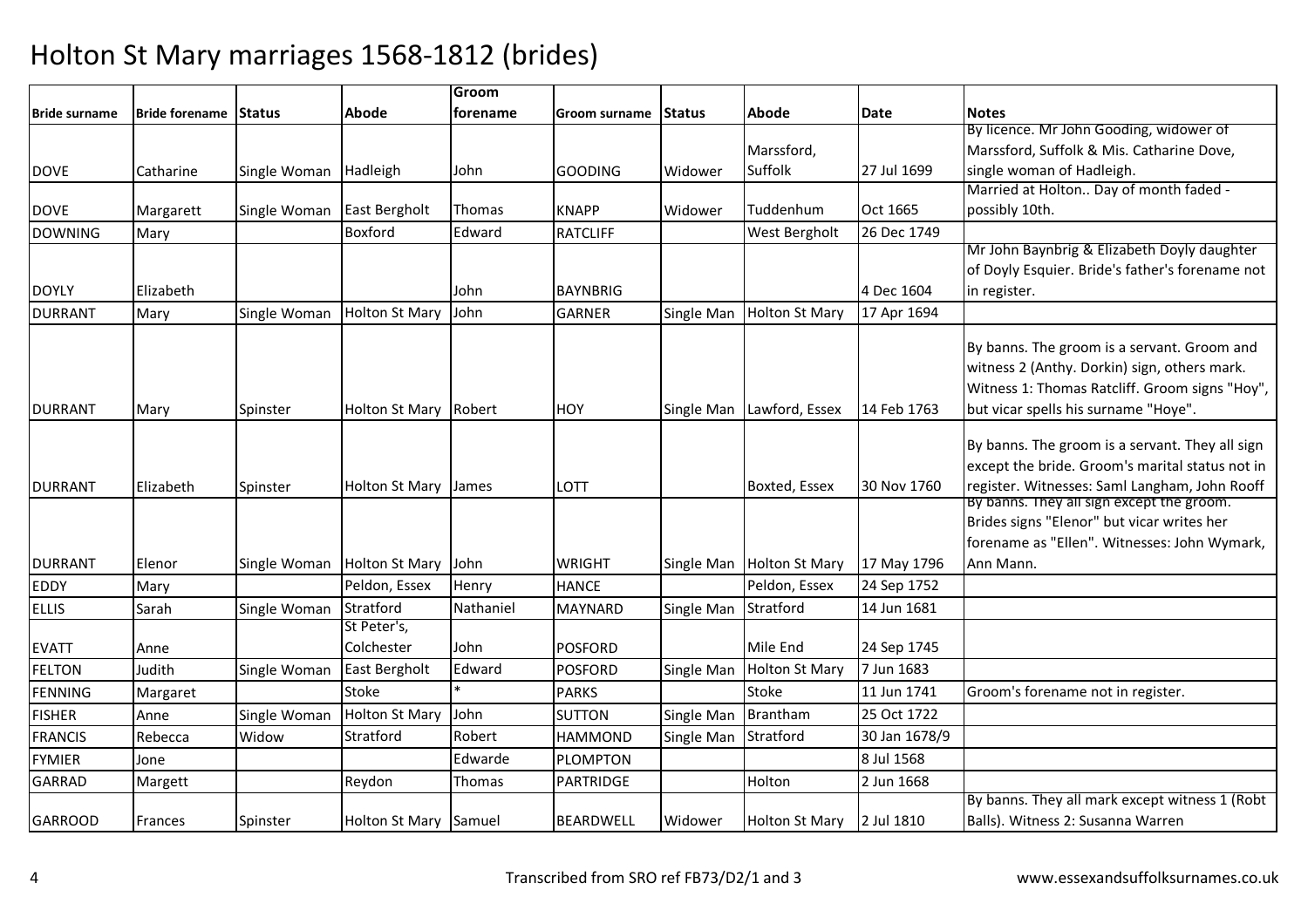|                  |                              |              |                       | Groom     |                  |               |                       |               |                                                                                                                                               |
|------------------|------------------------------|--------------|-----------------------|-----------|------------------|---------------|-----------------------|---------------|-----------------------------------------------------------------------------------------------------------------------------------------------|
| Bride surname    | <b>Bride forename Status</b> |              | Abode                 | forename  | Groom surname    | <b>Status</b> | Abode                 | Date          | <b>Notes</b>                                                                                                                                  |
|                  |                              |              | Stoke by              |           |                  |               |                       |               |                                                                                                                                               |
| <b>GENTRY</b>    | Elizabeth                    | Single Woman | Nayland               | Thomas    | <b>BIGSBY</b>    | Widower       | Higham                | Aug 1695      | Day of month too faded to read.                                                                                                               |
| <b>GLANFEILD</b> | Sarah                        |              | <b>Holton St Mary</b> | Thomas    | <b>BRUNNING</b>  | Single Man    | Raydon                | 26 Feb 1673/4 |                                                                                                                                               |
| GLANNDFIELD      | Elizabeth                    |              |                       | Thomas    | <b>NEVERD</b>    |               |                       | 12 Oct 1584   |                                                                                                                                               |
| <b>GODFRY</b>    | Hannah                       |              | Stratford             | John      | <b>TILLET</b>    |               | Stratford             | 25 Oct 1688   |                                                                                                                                               |
| <b>GOSLINGE</b>  | Wynefrede                    |              |                       | Samuell   | <b>LEE</b>       |               |                       | 18 Jan 1596/7 |                                                                                                                                               |
| <b>GOSSNOLDE</b> | <b>Bridget</b>               |              |                       | Robt.     | <b>BARKER</b>    |               |                       | 2 Jan 1575/6  | The groom's surname is Payne als Barker                                                                                                       |
| <b>GOSSNOLDE</b> | <b>Bridget</b>               |              |                       | Robt.     | <b>PAYNE</b>     |               |                       | 2 Jan 1575/6  | The groom's surname is Payne als Barker                                                                                                       |
| <b>GREEN</b>     | Hannah                       |              | Manningtree           | Thomas    | <b>SMITH</b>     |               | Mistley               | 11 Aug 1750   |                                                                                                                                               |
|                  |                              |              |                       |           |                  |               |                       |               | The groom is Mr John Constable. Entry faded,                                                                                                  |
| GREENE?          | Rose                         |              |                       | John      | <b>CONSTABLE</b> |               |                       | 7 Dec 1633    | difficult to read.                                                                                                                            |
| <b>GREENLIFE</b> | Alce                         | Single Woman | Higham                | Thomas    | WELLUM           | Single Man    | Higham                | 15 Apr 1684   |                                                                                                                                               |
|                  |                              |              |                       |           |                  |               |                       |               | By banns. They all sign. Witnesses: Mary                                                                                                      |
| <b>GRIGGS</b>    | Rachel                       | Single Woman | <b>Holton St Mary</b> | Stephen   | <b>DURRANT</b>   | Single Man    | <b>Holton St Mary</b> | 2 Mar 1773    | Langham, Hannah Durrant                                                                                                                       |
| <b>GRIMES</b>    | Elizabeth                    | Single Woman |                       | John      | <b>HUBBORD</b>   | Single Man    | Holton                | 30 May 1666   | Married at Holton.                                                                                                                            |
|                  |                              |              |                       |           |                  |               |                       |               | By licence. They all sign. Witnesses: Robt                                                                                                    |
| <b>GRIMES</b>    | Mary                         | Spinster     | <b>Holton St Mary</b> | James     | LAWS             | Bachelor      | <b>Holton St Mary</b> | 28 Jun 1802   | Grimes, Mary Cook                                                                                                                             |
| <b>GRIMSEY</b>   | Mary                         | Single Woman | <b>Holton St Mary</b> | Richard   | CHISNULL         | Single Man    | Roydon                | 29 Oct 1726   |                                                                                                                                               |
| <b>GROOM</b>     | Elizabeth                    |              | Holton St Mary        | Jonathan  | HAM              |               | Dedham, Essex         | 28 Oct 1713   |                                                                                                                                               |
| <b>GROSS</b>     | Alice                        | Spinster     |                       | William   | <b>WYMARK</b>    | Widower       |                       | 5 Nov 1759    | By banns. The groom is a husbandman. They all<br>mark except witness 1 (Saml Langham). Abodes<br>not given in register. Witness 2: Mary Rolf. |
| <b>GUNN</b>      | Ann                          | Widow        | <b>Holton St Mary</b> | Nathaniel | <b>STOWERS</b>   | Widower       | <b>Holton St Mary</b> | 21 Oct 1788   | By banns. They all mark except witness 1 (John<br>Rolf). Witness 2: Ann White. 3d duty paid.                                                  |
| <b>GYE</b>       | Mary                         |              | Nayland               | Thomas    | <b>WALLIS</b>    |               | Nayland               |               | 20 Mar 1734/5 The groom is a cooper.                                                                                                          |
| <b>HALS</b>      | Susan                        |              |                       | Thomas    | <b>DERIVALL</b>  |               |                       | 31 Jan 1604/5 |                                                                                                                                               |
|                  |                              |              |                       |           |                  |               |                       |               | By banns. They all sign except the groom.                                                                                                     |
| <b>HAMMOND</b>   | Sarah                        | Single Woman | <b>Holton St Mary</b> | James     | <b>KETTLE</b>    | Single Man    | Higham                | 3 Dec 1805    | Witnesses: Jacob and Ann Hammond                                                                                                              |
|                  |                              |              |                       |           |                  |               |                       |               | By licence. They all sign except the bride.                                                                                                   |
| <b>HAMMOND</b>   | Amy                          | Spinster     | Holton St Mary        | James     | <b>STILES</b>    | Bachelor      | East Bergholt         | 30 Dec 1777   | Witnesses: Jacob Hammond, John Rolf                                                                                                           |
| <b>HASTED</b>    | Anna                         |              |                       | William   | <b>FEILD</b>     |               |                       | 10 Apr 1624   |                                                                                                                                               |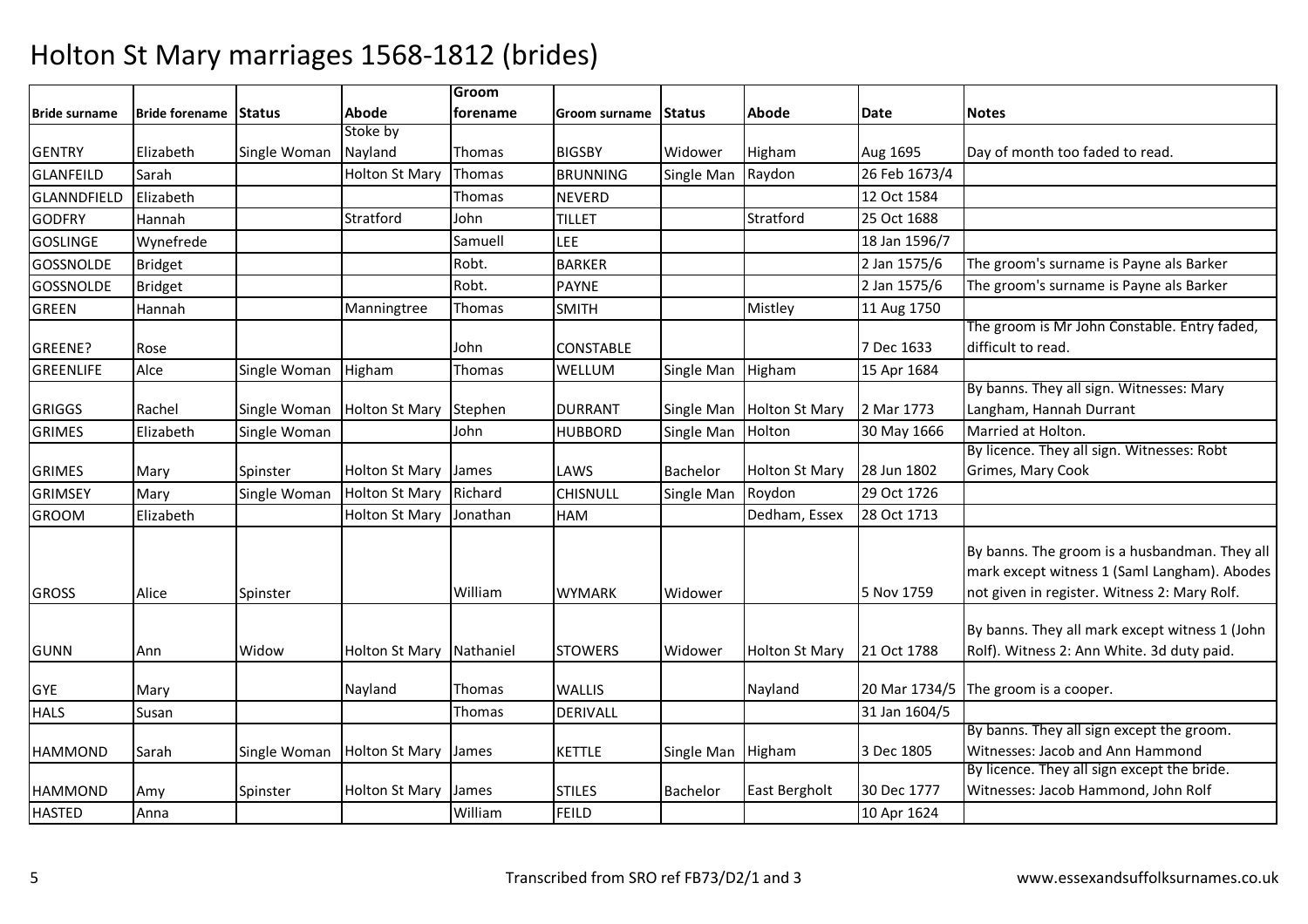|                      |                       |               |                          | Groom           |                 |                    |                       |             |                                                 |
|----------------------|-----------------------|---------------|--------------------------|-----------------|-----------------|--------------------|-----------------------|-------------|-------------------------------------------------|
| <b>Bride surname</b> | <b>Bride forename</b> | <b>Status</b> | Abode                    | <b>forename</b> | Groom surname   | <b>Status</b>      | <b>Abode</b>          | Date        | <b>Notes</b>                                    |
| HAYWARD              | Mary                  | Single Woman  | Hadleigh                 | Allen           | <b>HOW</b>      | Single Man         | Roydon                | 29 May 1685 |                                                 |
|                      |                       |               |                          |                 |                 |                    |                       |             | By licence. The groom is a husbandman. They     |
|                      |                       |               |                          |                 |                 |                    | West Mersea,          |             | all sign except the groom. Witnesses: Anthony   |
| <b>HERSOM</b>        | Hannah                | Single Woman  | Holton St Mary Edmond    |                 | <b>SAWYER</b>   | Single Man         | <b>Essex</b>          | 10 Nov 1769 | Jacob Dunkin, John Rolf.                        |
| <b>HOBBS</b>         | Judith                |               | <b>Holton St Mary</b>    | Joseph          | <b>BUMSTEAD</b> |                    | Stutton               | 29 Nov 1747 |                                                 |
| <b>HOLLEN</b>        | Margaret              | Single Woman  | Roydon                   | Abraham         | <b>ABBOT</b>    | Single Man         | Elmeset               | 21 Apr 1696 |                                                 |
| <b>HOLLON</b>        | Elizabeth             | Single Woman  | Roydon                   | John            | <b>ORSBUN</b>   | Single Man         | Roydon                | 26 Dec 1693 |                                                 |
|                      |                       |               |                          |                 |                 |                    |                       |             | By licence. They all sign except the bride. 3d  |
| <b>HOWE</b>          | Lydia                 | Single Woman  | Holton St Mary Samuel    |                 | <b>SCOTT</b>    | Single Man         | <b>Holton St Mary</b> | 15 Nov 1785 | duty paid. Witnesses: John Wymark, John Rolf    |
|                      |                       |               |                          |                 |                 |                    |                       |             | By banns. They all mark. 3d duty paid.          |
| <b>HOY</b>           | Hannah                | Single Woman  | Holton St Mary William   |                 | <b>LAMBERT</b>  | Single Man         | <b>Holton St Mary</b> | 23 Sep 1793 | Witnesses: John and Mary Hum                    |
|                      |                       |               |                          |                 |                 |                    |                       |             | By banns. Bride and groom mark, witnesses       |
|                      |                       |               |                          |                 |                 |                    |                       |             | (Samuel Hersum, John Wymark) sign. 3d duty      |
| <b>HOY</b>           | Mary                  | Widow         | <b>Holton St Mary</b>    | <b>Isaac</b>    | LAYSELL         | Single Man Elmsett |                       | 8 Nov 1787  | paid.                                           |
|                      |                       |               |                          |                 |                 |                    |                       |             | Banns only, not a marriage. Banns published 12, |
| <b>HOY</b>           | Mary                  | Single Woman  | Holton St Mary Partridge |                 | PODD            | Single Man Bentley |                       |             | 1786 19, 26 Feb 1786.                           |
|                      |                       |               |                          |                 |                 |                    |                       |             | By banns. Bride and witness 2 (Willm. Grimes)   |
| <b>HOY</b>           | Sarah                 | Single Woman  | <b>Holton St Mary</b>    | William         | <b>SCOTT</b>    | Widower            | <b>Holton St Mary</b> | 14 Dec 1800 | sign, others mark. Witness 1: Judith Hoy        |
| <b>HUBBARD</b>       | Sarah                 |               | <b>Holton St Mary</b>    | George          | <b>STOWERS</b>  |                    | <b>Holton St Mary</b> | 12 Apr 1744 |                                                 |
| <b>HUDSON</b>        | Mary                  | Single Woman  | <b>Holton St Mary</b>    | Thomas          | <b>SMITH</b>    | Widower            | Higham                | 13 Oct 1685 |                                                 |
| <b>INEFER</b>        | Sarah                 |               | Stratford                | John            | <b>HAMMENT</b>  |                    | Stratford             | 29 Jul 1663 |                                                 |
| <b>ISAAC</b>         | Frances               |               | Higham                   | James           | <b>WYAT</b>     | Widower            | Roydon                | 5 Jun 1688  |                                                 |
|                      |                       |               |                          |                 |                 |                    |                       |             | By banns. Bride and groom mark, witnesses       |
|                      |                       |               |                          |                 |                 |                    |                       |             | (Nathl. Beard, John Roofe) sign. Marital        |
| <b>JAGGARD</b>       | Elizabeth             |               | <b>Holton St Mary</b>    | Thomas          | <b>CHISNALL</b> |                    | Roydon                | 22 Oct 1754 | statuses not in register.                       |
|                      |                       |               |                          |                 |                 |                    |                       |             | By banns. They all sign except the bride and    |
|                      |                       |               |                          |                 |                 |                    |                       |             | witness 2 (Susan Potchel). Other witnesses:     |
| <b>JAMES</b>         | Fanny                 | Single Woman  | Holton St Mary William   |                 | <b>BAKER</b>    | Single Man Roydon  |                       | 30 Jan 1812 | Edward Potchel, Robt Balls                      |
| <b>JAMES</b>         | Eliz.                 | Single Woman  | Stratford                | Robert          | <b>REUSE</b>    | Single Man         | Holton St Mary        | 5 Jun 1694  |                                                 |
| <b>JERMINY</b>       | Elizabeth             |               | <b>Holton St Mary</b>    | John            | <b>POPE</b>     |                    | <b>Holton St Mary</b> | 18 Jul 1739 |                                                 |
| <b>JOHNSSON</b>      | Agnis                 |               |                          | Raphe           | <b>POTTER</b>   |                    |                       | 24 Nov 1575 |                                                 |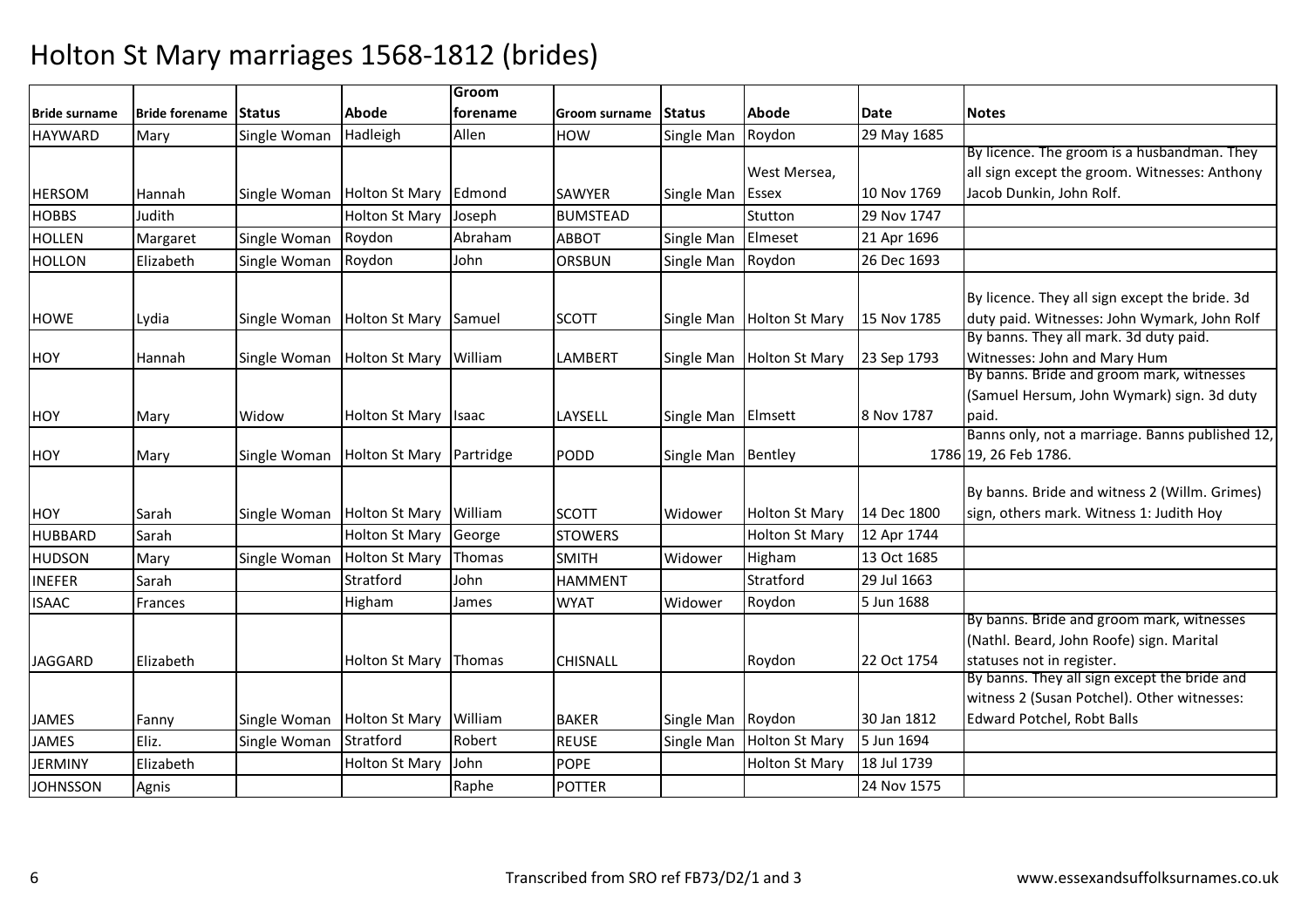|                      |                       |              |                       | Groom         |                  |               |                       |               |                                                                    |
|----------------------|-----------------------|--------------|-----------------------|---------------|------------------|---------------|-----------------------|---------------|--------------------------------------------------------------------|
| <b>Bride surname</b> | Bride forename Status |              | Abode                 | forename      | Groom surname    | <b>Status</b> | Abode                 | Date          | <b>Notes</b>                                                       |
|                      |                       |              |                       |               |                  |               |                       |               |                                                                    |
|                      |                       |              |                       |               |                  |               |                       |               | By banns. They all mark except witness 2 (John                     |
| <b>JORDAN</b>        | Elizabeth             | Single Woman | Holton St Mary        | John          | <b>MALEN</b>     | Widower       | <b>Holton St Mary</b> | 5 Nov 1788    | Rolf). Witness 1: Ann Chisnall. 3d duty paid.                      |
| <b>KEEMER</b>        | Mary                  | Single Woman | Ipswich               | William       | <b>GOODRICH</b>  | Widower       | Ipswich               | 24 Apr 1728   | By licence.                                                        |
|                      |                       |              |                       |               |                  |               |                       |               | By banns. They all sign except the groom. 3d                       |
| <b>KETTLE</b>        | Judith                | Single Woman | Holton St Mary        | George        | <b>BANHAM</b>    | Single Man    | Higham                | 25 Jul 1787   | duty paid. Witnesses: John Rolf, William Scott                     |
| <b>KNOPPE</b>        | Ann                   | Widow        |                       | Robt.         | AULEDERMAN       |               |                       | 1 Jul 1576    |                                                                    |
| <b>LEWES</b>         | Mary                  | Single Woman | East Bergholt         | <b>Thomas</b> | SANDYS           | Single Man    | Dedham, Essex         | 19 Apr 1683   |                                                                    |
| LEWIS                | Hannah                | Single Woman | <b>Holton St Mary</b> | Edward        | <b>MAYER</b>     | Single Man    | <b>Holton St Mary</b> | 1 Oct 1694    |                                                                    |
| <b>LEWIS</b>         | Anne                  | Single Woman | Stratford             | John          | <b>ROBINSON</b>  | Single Man    | Whersted              | 26 Apr 1684   |                                                                    |
| LEWIS                | Ann                   |              | East Bergholt         | William       | <b>WOODGATE</b>  |               | East Bergholt         | 6 Jun 1665    | Married at Holton.                                                 |
| <b>LIGHTWINGE</b>    | Sarah                 |              |                       | Thomas        | <b>HILLS</b>     |               |                       | 9 Jun 1619    |                                                                    |
|                      |                       |              |                       |               |                  |               |                       |               |                                                                    |
| <b>LOCKWOOD</b>      | Mary                  |              | <b>Stow Upland</b>    | Charles       | <b>BEARD</b>     |               |                       | 28 Sep 1753   | Not clear if the groom is also of Stow Upland.                     |
|                      |                       |              |                       |               |                  |               | <b>Stratford St</b>   |               | By banns. They all sign. Witnesss: John Malyn,                     |
| <b>MALYN</b>         | Sarah                 | Single Woman | <b>Holton St Mary</b> | James         | <b>KEMP</b>      | Single Man    | Mary                  | 27 Jan 1809   | <b>Mary Pickess</b><br>By banns. The groom is a servant. Bride and |
|                      |                       |              |                       |               |                  |               |                       |               | groom mark, witnesses (Thos. Rashbrook, John                       |
| <b>MANNING</b>       | Jane                  | Spinster     | Holton St Mary        | John          | LEWIS            | Single Man    | Clacton, Essex        | 7 Mar 1769    | Rolf) sign.                                                        |
|                      |                       |              |                       |               |                  |               |                       |               |                                                                    |
|                      |                       |              |                       |               |                  |               |                       |               | By licence. The groom is Thomas Rashbrook                          |
|                      |                       |              |                       |               |                  |               |                       |               | senr, a farmer. They all sign except the bride.                    |
| <b>MANNING</b>       | Mary                  | Widow        | East Bergholt         | Thomas        | <b>RASHBROOK</b> | Widower       | <b>Holton St Mary</b> | 20 Jul 1759   | Witnesses: John Skinner, Edward Smith.                             |
|                      |                       |              |                       |               |                  |               |                       |               | First letter of groom's surname unclear. Grime                     |
| <b>MARCHALL</b>      | Susan                 |              |                       | Robert        | [OG]RIME         |               |                       | 24 Jun 1622   | or Orime?                                                          |
| <b>MARTEN</b>        | Parnell               |              |                       | Thom.         | <b>BARKER</b>    |               |                       | 10 Feb 1611/2 |                                                                    |
| <b>MAXEY</b>         | Elizabeth             | Single Woman | <b>Holton St Mary</b> | Bartholomew   | <b>WALL</b>      | Single Man    | Stratford             | 12 Oct 1693   |                                                                    |
| <b>MUNNINGE</b>      | Agnes                 |              |                       | Clemence      | <b>POULE</b>     |               |                       | 27 Jul 1620   |                                                                    |
| <b>NICHOLS</b>       | Mary                  |              | <b>Holton St Mary</b> | George        | <b>MASH</b>      |               | <b>Holton St Mary</b> | 4 Sep 1748    |                                                                    |
|                      |                       |              |                       |               |                  |               |                       |               | By banns. They all mark except witness 2 (John                     |
| <b>NORMAN</b>        | <b>Bridget</b>        | Single Woman | <b>Holton St Mary</b> | Isaac         | <b>CLARKE</b>    | Single Man    | <b>Holton St Mary</b> | 16 Oct 1771   | Rolf). Witness 1: Samuel Pickiss                                   |
|                      |                       |              |                       |               |                  |               |                       |               | By banns. Bride and groom mark, witnesses                          |
|                      |                       |              |                       |               |                  |               |                       |               | (Nathl. Beard, John Roofe) sign. Marital                           |
| <b>OSBORNE</b>       | Susan                 |              | Holton St Mary Samuel |               | <b>PICKISS</b>   |               | <b>Holton St Mary</b> | 13 Apr 1755   | statuses not in register.                                          |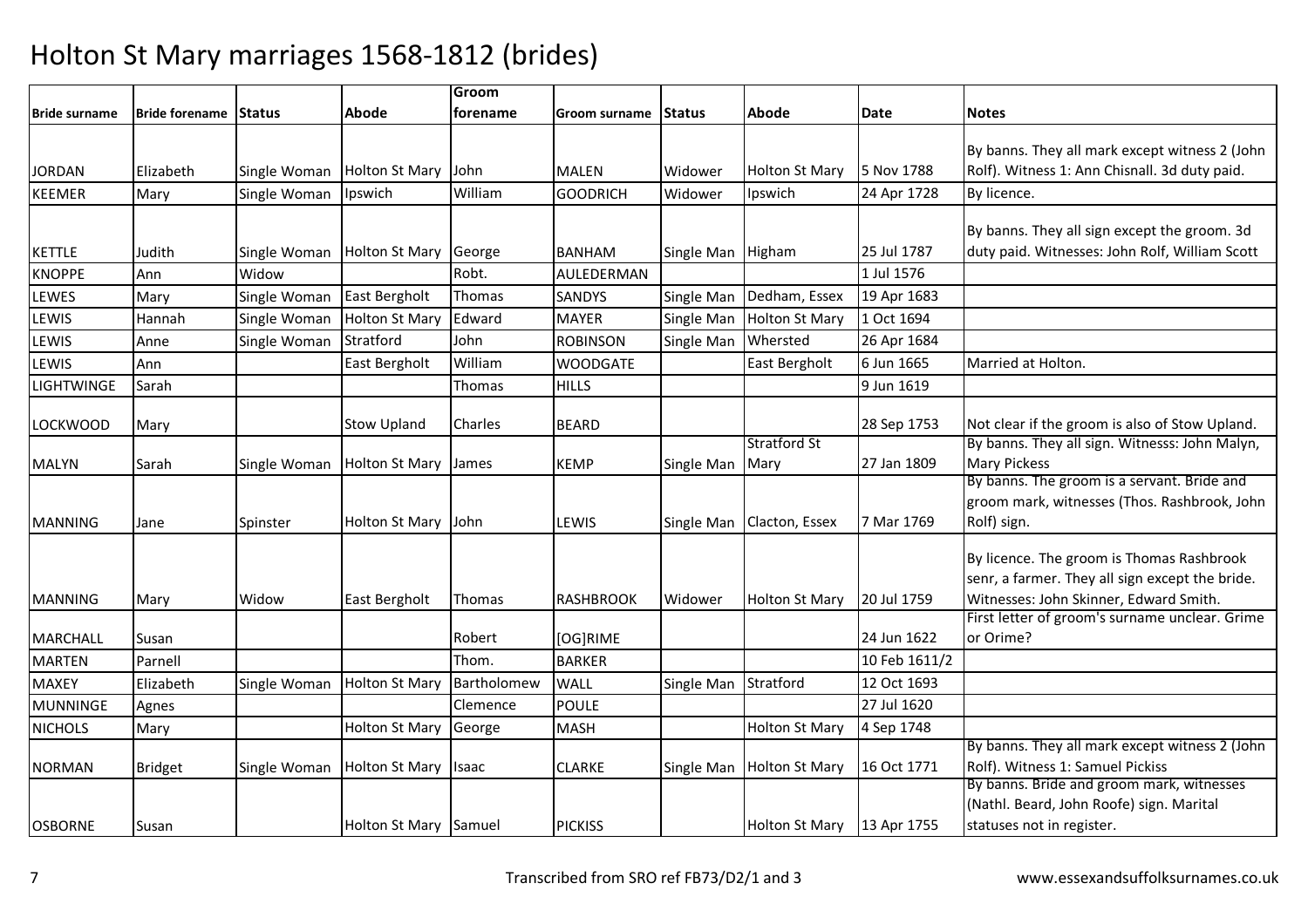|                      |                       |               |                       | Groom     |                  |               |                       |               |                                                   |
|----------------------|-----------------------|---------------|-----------------------|-----------|------------------|---------------|-----------------------|---------------|---------------------------------------------------|
| <b>Bride surname</b> | <b>Bride forename</b> | <b>Status</b> | Abode                 | forename  | Groom surname    | <b>Status</b> | Abode                 | Date          | <b>Notes</b>                                      |
| <b>OSBORNE</b>       | Elizabeth             |               |                       | Joseph    | <b>RAND</b>      |               |                       | 6 May 1652    |                                                   |
| <b>PAIN</b>          | Eliz.                 | Single Woman  | Stratford             | George    | <b>WARREN</b>    | Single Man    | Stratford             | 3 Jun 1684    |                                                   |
| PARTRIDGE            | Elizabeth             |               |                       | Franc.    | <b>RICHERSON</b> |               | East Bergholt         | Apr 1665      | Day of month not given.                           |
| <b>PARTRIDGE</b>     | Catherine             | Single Woman  | <b>Holton St Mary</b> | Thomas    | SAWYER           | Widower       | East Bergholt         | 1 Jul 1728    |                                                   |
|                      |                       |               |                       |           |                  |               |                       |               | John Goodman als Porter & Margaret Payne als      |
| <b>PAYNE</b>         | Margaret              |               |                       | John      | <b>GOODMAN</b>   |               |                       | 29 Oct 1576   | <b>Barker</b>                                     |
|                      |                       |               |                       |           |                  |               |                       |               | Thomas Smythe als Baker & Elizabeth Payne als     |
| <b>PAYNE</b>         | Elizabeth             |               |                       | Thomas    | <b>SMYTHE</b>    |               |                       | 15 Jul 1576   | <b>Barker</b>                                     |
| PEARL                | Sarah                 | Widow         | Stratford             | Nathaniel | <b>MAYNARD</b>   | Widower       | Dedham, Essex         | 22 Jul 1685   |                                                   |
| PEG                  | Agnis                 |               |                       | Edmunde   | <b>BOTHE</b>     |               |                       | 2 Feb 1594/5  |                                                   |
| <b>PHILLIPS</b>      | Elizabeth             |               | Harwich               | Charles   | <b>RAYNER</b>    |               | Harwich               | 6 Jul 1735    |                                                   |
|                      |                       |               |                       |           |                  |               |                       |               | By banns. They all sign. 3d duty paid.            |
| <b>PICKESS</b>       | Elizabeth             | Single Woman  | <b>Holton St Mary</b> | James     | <b>CORDER</b>    | Single Man    | Dedham, Essex         | 2 Nov 1790    | Witnesses: Heny. Pickess, Lucy Arnold             |
|                      |                       |               |                       |           |                  |               |                       |               | By banns. They all sign except the bride.         |
| <b>PICKESS</b>       | Mary                  | Single Woman  | <b>Holton St Mary</b> | Thomas    | <b>MALYN</b>     | Single Man    | <b>Holton St Mary</b> | 9 Oct 1809    | Witnesses: Robt Balls, Sarah Laight               |
| <b>PICKISS</b>       | Elizabeth             | Single Woman  | <b>Holton St Mary</b> | Thomas    | RASHBROOKE       | Single Man    | <b>Holton St Mary</b> | 19 Jan 1732/3 |                                                   |
|                      |                       |               |                       |           |                  |               |                       |               | Bride's surname goes over the edge of the         |
|                      |                       |               |                       |           |                  |               |                       |               | page. Unclear if her surname is just "Pond" or if |
| POND <sup>*</sup>    | Mary                  | Single Woman  | <b>Holton St Mary</b> | James     | <b>BURRAGE</b>   | Widower       | <b>East Bergholt</b>  | 19 Oct 1686   | it should be a longer name, eg Ponder.            |
|                      |                       |               |                       |           |                  |               |                       |               | By banns. The groom is a servant. Marital         |
|                      |                       |               |                       |           |                  |               |                       |               | statuses not in register. They all mark except    |
| <b>POPE</b>          | Mary                  |               | <b>Holton St Mary</b> | Edward    | <b>SCOTT</b>     |               | <b>Holton St Mary</b> | 26 Jun 1757   | witness 2 (John Roof). Witness 1: John Scot.      |
| <b>POULE</b>         | Elizabeth             |               |                       | Thomas    | <b>SCOTTELL</b>  |               |                       | 8 Nov 1630    | Year unclear - 1630 or 1631.                      |
|                      |                       |               | Stowmarket,           |           |                  |               | Stowmarket,           |               |                                                   |
| <b>POWEL</b>         | Elizabeth             | Single Woman  | Suffolk               | Richard   | <b>GODFREY</b>   | Widower       | Suffolk               | 5 Nov 1673    |                                                   |
|                      |                       |               |                       |           |                  |               |                       |               |                                                   |
| <b>POWELL</b>        | Mary                  |               | Shelly                | John      | <b>BEARD</b>     |               | <b>West Bergholt</b>  | 15 Mar 1748/9 |                                                   |
| <b>POWELL</b>        | Elizabeth             | Single Woman  | <b>Holton St Mary</b> | Thomas    | <b>DURRANT</b>   | Single Man    | <b>Holton St Mary</b> | 27 Jul 1731   |                                                   |
|                      |                       |               |                       |           |                  |               |                       |               |                                                   |
| <b>POWELL</b>        | Ann                   |               |                       | John      | <b>PAYNE</b>     |               |                       | 10 Mar 1644/5 |                                                   |
| <b>POWLE</b>         | Elizabeth             | Single Woman  | <b>Holton St Mary</b> | John      | HOLLOWELL        | Single Man    | <b>Holton St Mary</b> | 17 May 1677   |                                                   |
| <b>PRATT</b>         | Hannah                | Single Woman  | <b>Holton St Mary</b> | Thomas    | <b>PARTRIDGE</b> | Single Man    | <b>Holton St Mary</b> | 31 Jan 1722/3 |                                                   |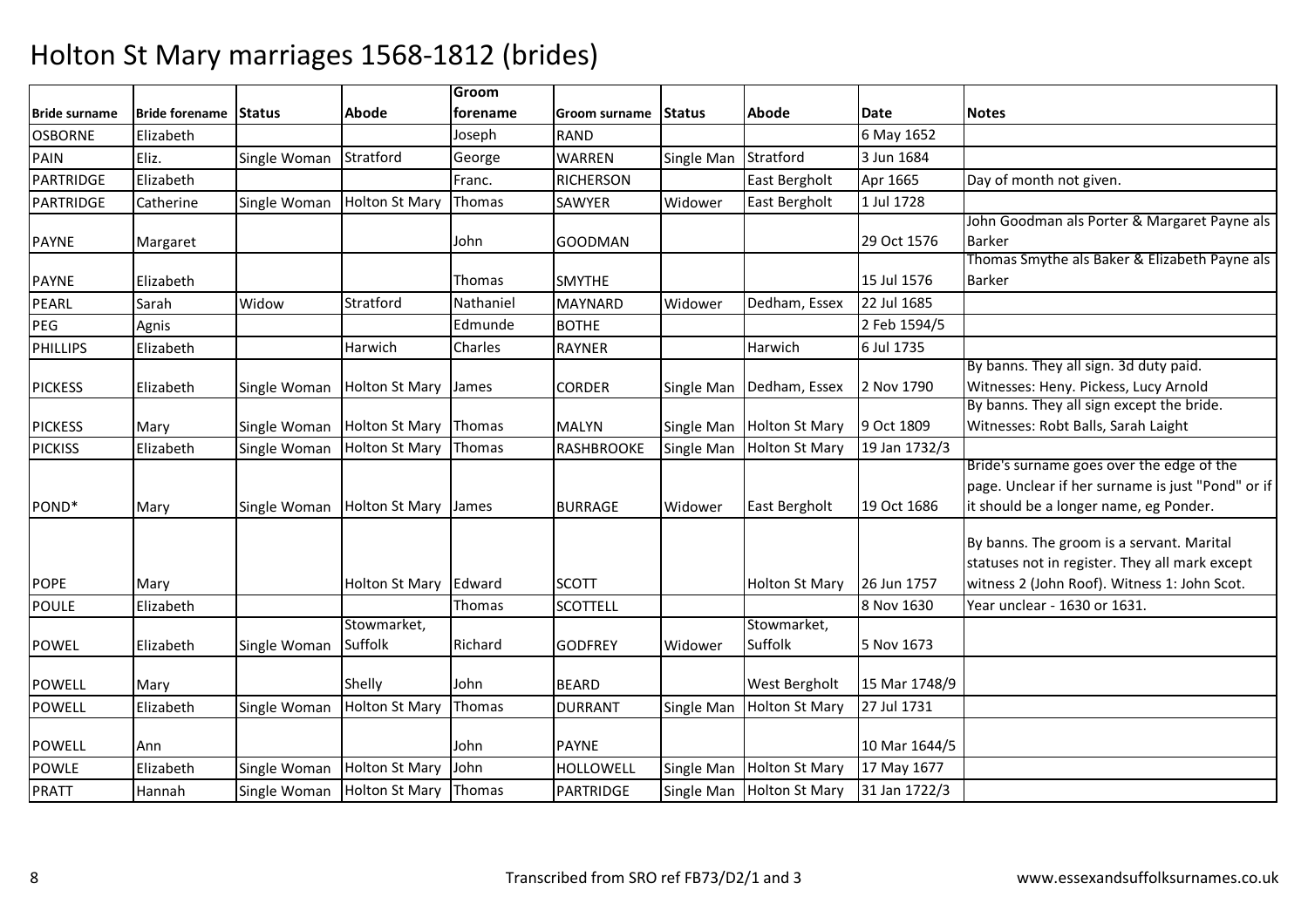|                      |                       |              |                                     | Groom           |                      |            |                           |               |                                                   |
|----------------------|-----------------------|--------------|-------------------------------------|-----------------|----------------------|------------|---------------------------|---------------|---------------------------------------------------|
| <b>Bride surname</b> | Bride forename Status |              | Abode                               | <b>forename</b> | Groom surname Status |            | Abode                     | Date          | <b>Notes</b>                                      |
|                      |                       |              |                                     |                 |                      |            |                           |               | By banns. They all mark except witness 2 (John    |
| <b>PRIKE</b>         | Ann                   | Single Woman | <b>Holton St Mary</b>               | John            | <b>GUNN</b>          | Single Man | <b>Holton St Mary</b>     | 3 May 1774    | Rolf). Witness 1: Henry White                     |
|                      |                       |              |                                     |                 |                      |            |                           |               | By licence. The groom is a husbandman. Bride      |
|                      |                       |              |                                     |                 |                      |            |                           |               | and groom mark, witness (John Rolf) signs. No     |
| <b>PRIKE</b>         | Elizabeth             | Single Woman | Holton St Mary Robert               |                 | <b>HYNARD</b>        | Single Man | Holland, Essex            | 23 Jul 1771   | second witness.                                   |
| <b>PRUDENCE</b>      | Susan                 | Widow        | Copdock                             | Daniel          | <b>SIMSON</b>        | Single Man | Copdock                   | 17 Feb 1698/9 | The groom is a husbandman.                        |
| <b>RANDE</b>         | Susanna               |              | <b>Holton St Mary</b>               | Henery          | <b>SMITH</b>         |            | <b>Holton St Mary</b>     | 19 Jun 1634   |                                                   |
| <b>RANSOM</b>        | Mary                  |              | <b>Holton St Mary</b>               | John            | HUNNABEL             |            | East Bergholt             | 6 Oct 1747    |                                                   |
|                      |                       |              |                                     |                 |                      |            |                           |               | By licence. The groom is a servant. They all sign |
|                      |                       |              |                                     |                 |                      |            |                           |               | except the bride. Witnesses: Thomas               |
| <b>RASHBROOK</b>     | Mary                  | Single Woman | Holton St Mary John                 |                 | LEWIS                | Single Man | East Bergholt             | 1 Nov 1761    | Rashbrook, John Rolf.                             |
|                      |                       |              |                                     |                 |                      |            |                           |               | By licence. The groom is a farmer. They all       |
|                      |                       |              |                                     |                 |                      |            |                           |               | mark except witness 1 (Tho Rashbrook).            |
| <b>RASHBROOK</b>     | Martha                | Spinster     | <b>Holton St Mary</b>               | Thomas          | <b>WOOLVETT</b>      | Single Man | Ramsey, Essex             | 7 Mar 1760    | Witness 2: John Johnson                           |
|                      |                       |              |                                     |                 |                      |            |                           |               | Mr John Lay of Bently & Mrs Mary Rashbrook of     |
| RASHBROOK            | Mary                  |              |                                     | John            | LAY                  |            |                           | 20 May 1750   | Holton                                            |
|                      |                       |              |                                     |                 |                      |            |                           | 19 Mar        |                                                   |
| <b>RASHBROOKE</b>    | Mary                  | Widow        | <b>Holton St Mary</b>               | Samuel          | <b>SKINNER</b>       |            | Single Man East Bergholt  | 1729/30       | By licence. The groom is Mr Samuel Skinner        |
|                      |                       |              |                                     |                 |                      |            |                           |               | By licence. The groom is a cordwainer. Groom      |
|                      |                       |              |                                     |                 |                      |            |                           |               | and witness 1 (John Stowers) sign, others mark.   |
| <b>REGINALD</b>      | Sarah                 | Widow        | Hadleigh                            | George          | <b>STOWERS</b>       | Widower    | <b>Holton St Mary</b>     | 22 Nov 1759   | Witness 2: Mary Rolf                              |
|                      |                       |              |                                     |                 |                      |            |                           |               | Bride's surname could be Risum or Rifum. Year     |
| RI[FS]UM             | Anne                  |              |                                     | Robert          | <b>FROST</b>         |            |                           | 30 Sep 1631   | unclear - 1631 or 1632.                           |
| <b>RIDER</b>         | Anne                  | Single Woman | Stoke                               | John            | <b>COBBALD</b>       | Single Man | Stoke                     | 8 Sep 1730    |                                                   |
|                      |                       |              | St Margaret's,                      |                 |                      |            | St Matthew's,             |               |                                                   |
| <b>RIVERS</b>        | Elizabeth             |              | Ipswich                             | Thomas          | <b>MACE</b>          |            | Ipswich                   | 12 Feb 1748/9 |                                                   |
| <b>ROBERTS</b>       | Martha                | Single Woman | East Bergholt                       | Thomas          | <b>GREEN</b>         | Single Man | East Bergholt             | 30 Jan 1687/8 |                                                   |
| <b>ROBINSON</b>      | Marye                 |              |                                     | William         | MASSEN               |            |                           | 10 Dec 1623   |                                                   |
|                      |                       |              |                                     |                 |                      |            |                           |               | By banns. The groom is a cordwainer. They all     |
|                      |                       |              |                                     |                 |                      |            |                           |               | mark except witness 2 (John Rolf). Witness 1:     |
| <b>ROLF</b>          | Elizabeth             | Single Woman | Holton St Mary Richard              |                 | <b>ANNES</b>         | Single Man | <b>Holton St Mary</b>     | 20 Aug 1769   | Richd. Annes.                                     |
| <b>ROLF</b>          | Mary                  |              | <b>Holton St Mary</b>               | Edward          | <b>WYMARK</b>        |            | <b>Holton St Mary</b>     | 28 May 1752   |                                                   |
|                      |                       |              |                                     |                 |                      |            |                           |               |                                                   |
|                      |                       |              |                                     |                 |                      |            |                           |               | By banns. They all mark except witness 1 (John    |
| <b>ROLFE</b>         | Susannah              |              | Single Woman Holton St Mary William |                 | <b>ORSBORNE</b>      |            | Single Man Holton St Mary | 26 Jan 1784   | Rolf). 3d duty paid. Witness 2: Ann Johnson       |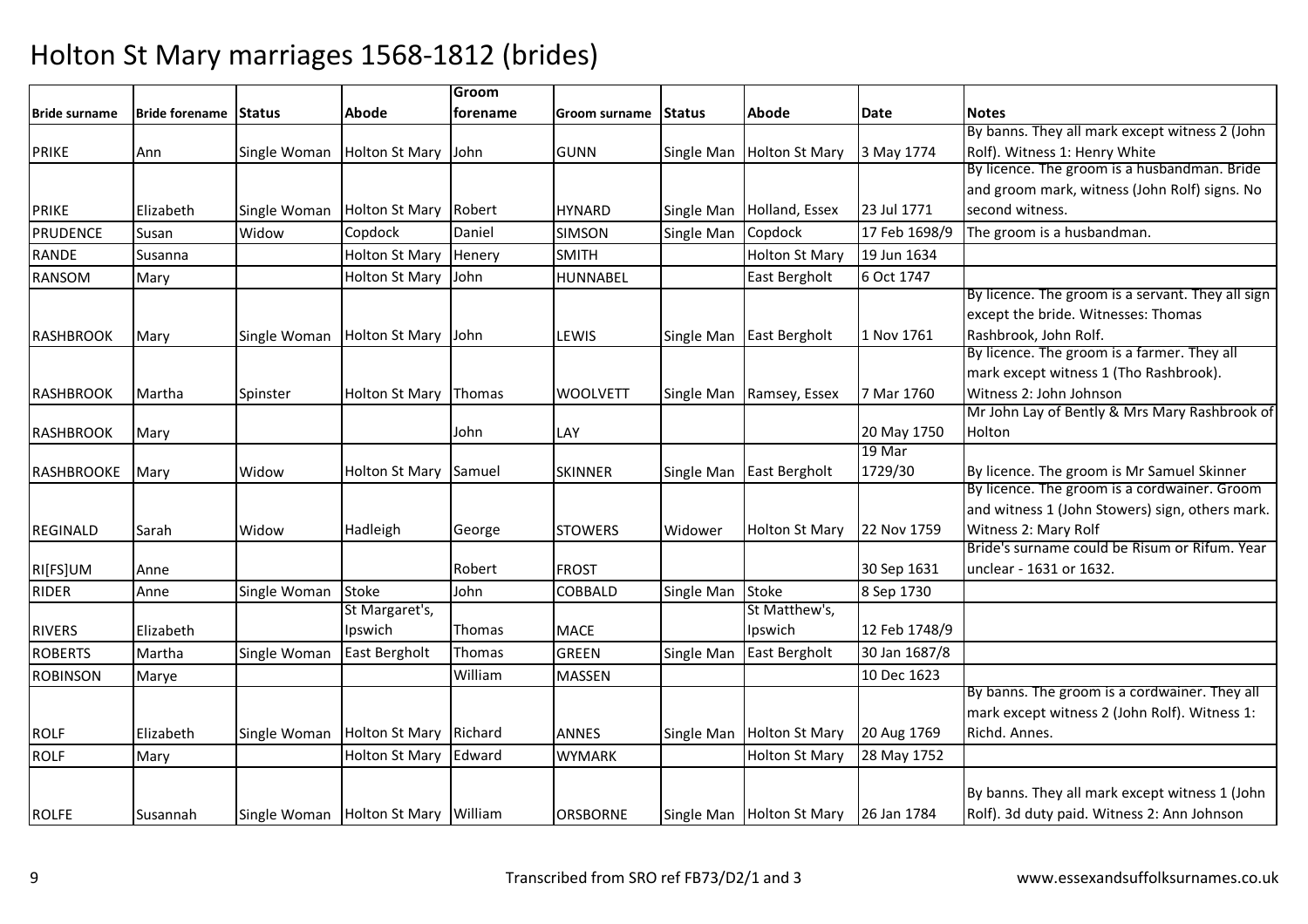|                  |                              |              |                                         | Groom    |                   |               |                           |               |                                                   |
|------------------|------------------------------|--------------|-----------------------------------------|----------|-------------------|---------------|---------------------------|---------------|---------------------------------------------------|
| Bride surname    | <b>Bride forename Status</b> |              | Abode                                   | forename | Groom surname     | <b>Status</b> | Abode                     | <b>Date</b>   | <b>Notes</b>                                      |
| <b>ROOME</b>     | Anne                         | Single Woman | Woolverston                             | Thomas   | <b>PARSONS</b>    | Single Man    | Woolverston               | 18 Jun 1727   | By licence.                                       |
|                  |                              |              |                                         |          |                   |               |                           |               | The groom is Edward Reighnolde yonger             |
| <b>ROSSE</b>     | Rose                         |              |                                         | Edward   | <b>REIGHNOLDE</b> |               |                           | 16 Sep 1573   | gentleman, the bride is Mrs Rose Rosse            |
| <b>SANFORD</b>   | Elizabeth                    |              | <b>Holton St Mary</b>                   | Daniel   | <b>GARDINER</b>   |               | Holton St Mary            | 9 Feb 1734/5  |                                                   |
| <b>SAWYER</b>    | Rose                         |              | <b>Holton St Mary</b>                   | Robert   | <b>BACON</b>      |               | <b>Holton St Mary</b>     | 5 Mar 1735/6  |                                                   |
| <b>SERGANNT</b>  | Marye                        |              |                                         | Richarde | <b>BRUERE</b>     |               |                           | 19 Jul 1586   |                                                   |
| SERJEANT         | Mary                         |              | Stoke                                   | John     | <b>RUMMINS</b>    |               | Stoke                     | 28 Jul 1741   |                                                   |
| <b>SEWELL</b>    | Judeth                       | Single Woman | Woolverston                             | Robert   | <b>RUDLAND</b>    | Single Man    | Cleydon                   | 30 Jul 1721   | By licence.                                       |
| SIKERLINGE       | Faieth                       |              |                                         | Josephe  | <b>HOLMES</b>     |               |                           | 2 Jun 1594    |                                                   |
|                  |                              |              |                                         |          |                   |               |                           |               | By licence. Mr Arthur Cooke and Mrs Mary          |
| <b>SKYNNER</b>   | Mary                         | Single Woman | Great Wenham                            | Arthur   | <b>COOKE</b>      | Widower       | <b>Great Wenham</b>       | 17 Dec 1725   | Skynner                                           |
| <b>SMITH</b>     | Mary                         | Single Woman | East Bergholt                           | George   | <b>HASEL</b>      | Widower       | Hadleigh                  | 15 Oct 1678   |                                                   |
| <b>SMITH</b>     | Mary                         |              | <b>Holton St Mary</b>                   | Edward   | LEWES             |               | East Bergholt             | 22 Oct 1635   |                                                   |
|                  |                              |              |                                         |          |                   |               |                           |               | Bride and groom mark, witnesses (John Rolf        |
| <b>SMITH</b>     | Elizabeth                    | Single Woman | <b>Holton St Mary</b>                   | John.    | <b>ROLF</b>       | Single Man    | <b>Holton St Mary</b>     | 7 Jul 1784    | elder, Nabbhalel? Rofe) sign.                     |
| <b>SONGER</b>    | Sarah                        |              | <b>Holton St Mary</b>                   | Daniel   | HILL              |               | Holton St Mary            | 27 Sep 1745   |                                                   |
| <b>SONGER</b>    | Mary                         |              | <b>Holton St Mary</b>                   | Thomas   | LEMAN             |               | Bergholt                  | 26 Feb 1735/6 | The groom is a blacksmith.                        |
|                  |                              |              | Stoke [Stoke by                         |          |                   |               | Stoke [Stoke by           |               |                                                   |
| <b>SPARLING</b>  | Elizabeth                    |              | Nayland]                                | Daniel   | <b>DYER</b>       |               | Nayland]                  | 20 Jun 1752   |                                                   |
|                  |                              |              |                                         |          |                   |               | Woodbridge,               |               |                                                   |
| <b>SPRING</b>    | Ann                          | Single Woman | Nayland                                 | Jonathan | <b>CARLOE</b>     | Single Man    | Suffolk                   | 27 Nov 1699   |                                                   |
| <b>SPRUNTE</b>   | Rachell                      |              |                                         | John     | <b>BIRDE</b>      |               |                           | 13 Sep 1580   | The groom is John Birde the elder                 |
| <b>STANFIELD</b> | Alice                        |              |                                         | John     | <b>NEALE</b>      |               |                           | 20 Feb 1594/5 |                                                   |
| <b>STARNES</b>   | Fayth                        |              |                                         | Edmunde  | <b>BARKER</b>     |               |                           | 24 Jan 1638/9 |                                                   |
| <b>STEPHENS</b>  | Rose                         | Widow        | East Bergholt                           | Lancelot | <b>FELTON</b>     | Widower       | East Bergholt             | 19 Apr 1681   |                                                   |
| <b>STOCKINGE</b> | Christian                    | Widow        |                                         | Willm.   | <b>BIRDE</b>      |               |                           | 8 Jan 1583/4  | The bride is "late of Eastberghollt"              |
|                  |                              |              |                                         |          |                   |               |                           |               | By licence. The groom is a servant. They all sign |
|                  |                              |              |                                         |          |                   |               |                           |               | except the bride. Witnesses: Cockll. Pilbrough,   |
|                  |                              |              |                                         |          |                   |               | Little Clackton,          |               | John Browning [witness 1 presumably Cockerill     |
| <b>STOLLERY</b>  | Anne                         | Single Woman | <b>Holton St Mary</b>                   | Thomas   | <b>ASKEW</b>      | Single Man    | Essex                     | 9 Jan 1761    | Pilbrough]                                        |
| <b>STOW</b>      | Lydia                        |              | <b>Holton St Mary</b>                   | Samon    | <b>BEALE</b>      |               | Felixstow                 | 11 Apr 1750   | By banns. The groom is a cordwainer. They all     |
|                  |                              |              |                                         |          |                   |               |                           |               | sign except witness 2 (John Rolf). Witness 1      |
| <b>STOWERS</b>   | Elizabeth                    |              | Single Woman   Holton St Mary   William |          | <b>BARTON</b>     |               | Single Man Holton St Mary | 26 Apr 1770   | Thomas Ratly                                      |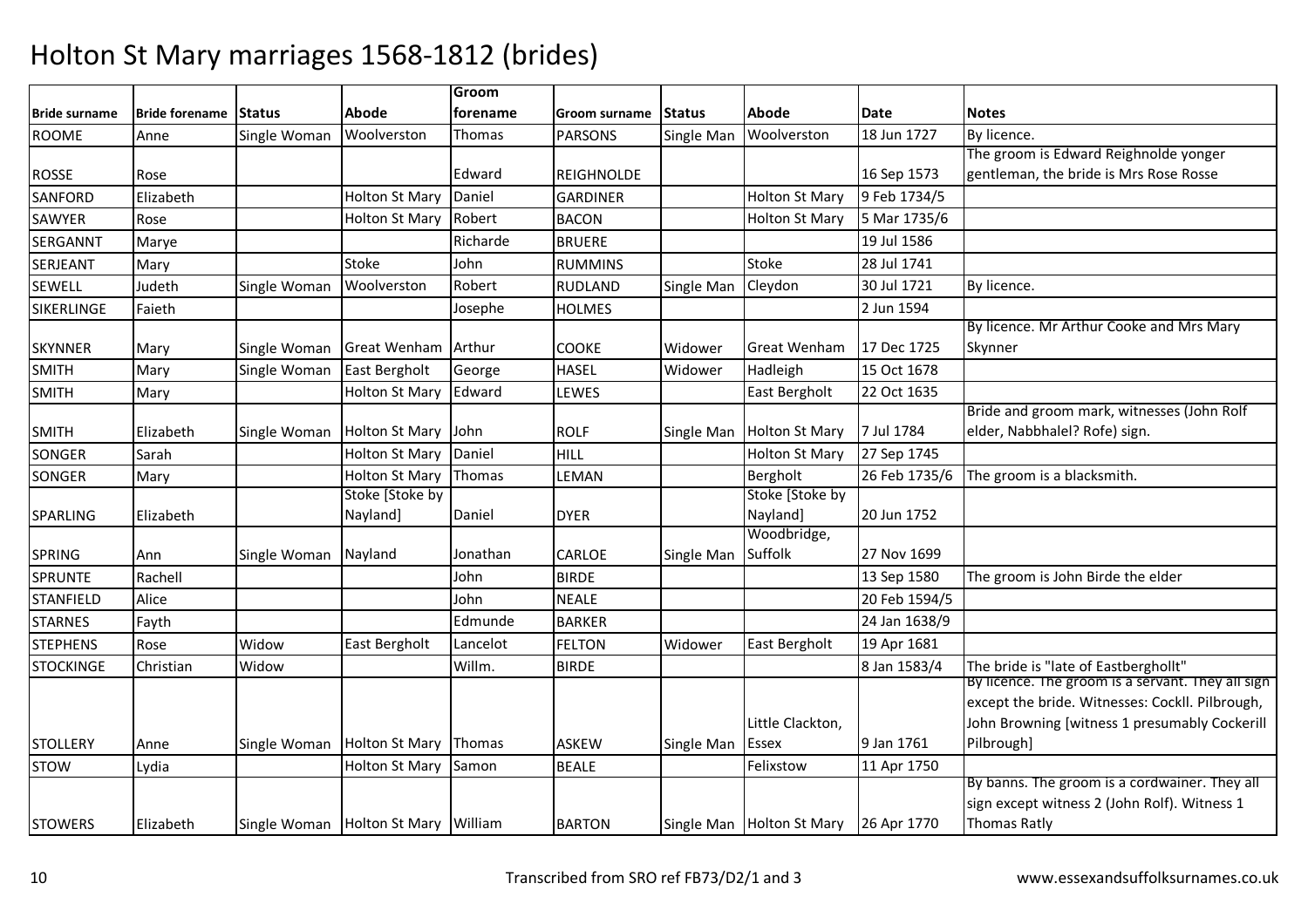|                      |                       |               |                       | Groom    |                  |                |                              |               |                                                   |
|----------------------|-----------------------|---------------|-----------------------|----------|------------------|----------------|------------------------------|---------------|---------------------------------------------------|
| <b>Bride surname</b> | <b>Bride forename</b> | <b>Status</b> | Abode                 | forename | Groom surname    | <b>IStatus</b> | Abode                        | Date          | <b>Notes</b>                                      |
|                      |                       |               |                       |          |                  |                | Gt Bromley,                  |               |                                                   |
| <b>STOWERS</b>       | Mary                  |               | <b>Holton St Mary</b> | Henry    | <b>WHITE</b>     |                | <b>Essex</b>                 | 9 Oct 1741    |                                                   |
|                      |                       |               |                       |          |                  |                |                              |               |                                                   |
| <b>SUGGET</b>        | Sarah                 |               | <b>Holton St Mary</b> | John     | <b>CANNON</b>    |                | <b>Holton St Mary</b>        | 18 Mar 1735/6 |                                                   |
|                      |                       |               | <b>Stratford St</b>   |          |                  |                |                              |               | By licence. They all sign. Witnesses: John        |
| <b>SYER</b>          | Mary Marven           | Spinster      | Mary                  | Henry    | <b>COOK</b>      | Bachelor       | Holton St Mary               | 25 Oct 1809   | Marven Syer, Hannah Cook                          |
| <b>TALLBUTT</b>      | Ann                   | Single Woman  | Strattford            | William  | <b>WATTSON</b>   | Single Man     | Strattford                   | 26 Oct 1663   |                                                   |
|                      |                       |               | Stoke N. [Stoke       |          |                  |                | Stoke N. [Stoke              |               |                                                   |
| TAYLOR               | Mary                  |               | by Nayland]           | James    | <b>WATTS</b>     |                | by Nayland]                  | 29 Oct 1751   |                                                   |
| <b>TILLET</b>        | Martha                | Single Woman  | East Bergholt         | Leonard  | <b>TILLET</b>    | Single Man     | Ipswich                      | 6 Sep 1681    |                                                   |
|                      |                       |               |                       |          |                  |                |                              |               | By banns. They all mark except witness 1          |
| <b>TOWNS</b>         | Susanna               | Single Woman  | <b>Holton St Mary</b> | Abraham  | <b>RASHBROOK</b> | Single Man     | <b>Holton St Mary</b>        | 2 Nov 1800    | (Willm. Grimes). Witness 2: Thomas Beard          |
|                      |                       |               |                       |          |                  |                |                              |               | Married at Hadleigh. First letter of bride's      |
|                      |                       |               |                       |          |                  |                | Messen                       |               | surname faded - looks most like a T, but could    |
| TRUIT?               | Martha                |               | Stratford             | Richard  | <b>COCKERILL</b> |                | [Messing], Essex 19 Jun 1656 |               | be an F.                                          |
| <b>TYBOLL</b>        | Elizabeth             |               | Holltonne             | Hennrie  | <b>JORDEN</b>    |                |                              | 14 Sep 1584   |                                                   |
| <b>UMFREVILE</b>     | <b>Bridget</b>        | Single Woman  | Higham                | Tho.     | <b>INGRAY</b>    | Single Man     | Halsted, Essex               | 4 Nov 1683    | The groom is Tho. Ingray, gent.                   |
|                      |                       |               |                       |          |                  |                |                              |               | By licence. The groom is a draper. They all sign. |
|                      |                       |               |                       |          |                  |                |                              |               | Groom's marital status not in register.           |
|                      |                       |               | Kingston,             |          |                  |                |                              |               | Witnesses: George Woodroffe, David                |
| <b>WAITE</b>         | Susannah              | Spinster      | Surrey                | Edward   | <b>ROBINSON</b>  |                | <b>Holton St Mary</b>        | 14 Apr 1754   | Woodward.                                         |
| <b>WALLTER</b>       | Margaret              |               |                       | Jeames   | <b>MALL</b>      |                |                              | 31 Mar 1569   |                                                   |
| <b>WARD</b>          | Sarah                 | Single Woman  | <b>Holton St Mary</b> | Tho.     | <b>HEDGE</b>     | Single Man     | <b>Stoke</b>                 | 12 Sep 1699   | By banns.                                         |
| <b>WARD</b>          | Mary                  | Single Woman  | Stoak                 | Raynold  | <b>JOLLY</b>     | Single Man     | Stratford                    | 28 Jul 1684   |                                                   |
|                      |                       |               | Stoke by              |          |                  |                |                              |               |                                                   |
| <b>WARREN</b>        | Ann                   | Widow         | Nayland               | John     | <b>COOKE</b>     | Widower        | Stratford                    | 10 Jul 1690   |                                                   |
| <b>WARREN</b>        | Grace                 | Widow         |                       | Thomas   | <b>DEANE</b>     | Widower        |                              | 18 Apr 1630   |                                                   |
|                      |                       |               |                       |          |                  |                |                              |               | By banns. They all mark except witness 2 (Robt    |
| <b>WARREN</b>        | Susanna               | Single Woman  | <b>Holton St Mary</b> | Henry    | <b>HURREL</b>    | Single Man     | Holton St Mary               | 3 Jun 1811    | Balls). Witness 1: William Smith                  |
| <b>WARRON</b>        | Sarah                 | Single Woman  | <b>Holton St Mary</b> | Henry    | <b>ARNOLD</b>    | Single Man     | <b>Holton St Mary</b>        | 21 Nov 1731   |                                                   |
| <b>WEDLOCK</b>       | Sarah                 |               | <b>Holton St Mary</b> | Willm.   | <b>MERITON</b>   |                | <b>Holton St Mary</b>        | 16 Oct 1739   |                                                   |
|                      |                       |               |                       |          |                  |                |                              |               | By banns. They all mark except witness 2          |
| <b>WELHAM</b>        | Martha                | Single Woman  | Holton St Mary Samuel |          | <b>FAIRS</b>     | Widower        | Holton St Mary 5 Sep 1802    |               | (Samuel Pickess). Witness 1: Stephen Welham       |